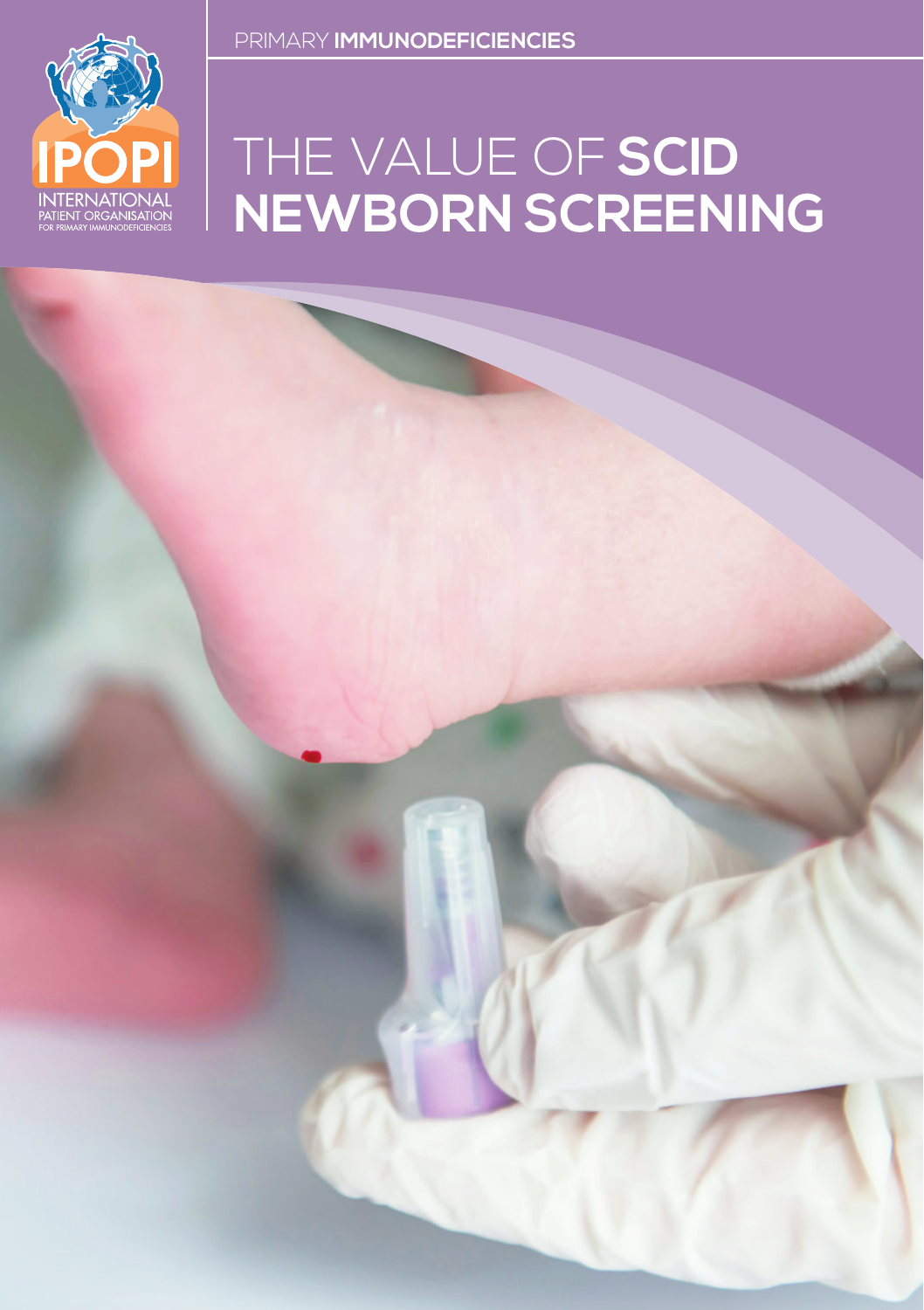## **ABBREVIATIONS**

| <b>HSC</b>   | Haematopoietic stem cell                                          |
|--------------|-------------------------------------------------------------------|
| <b>HSCT</b>  | Haematopoietic stem cell transplantation                          |
| <b>IPOPI</b> | International Patient Organisation for Primary Immunodeficiencies |
| <b>PID</b>   | Primary immunodeficiency                                          |
| <b>SCID</b>  | Severe combined immunodeficiency                                  |
| <b>CMV</b>   | Cytomegalovirus                                                   |
| <b>TREC</b>  | T-cell receptor excision circles                                  |
| <b>KREC</b>  | Kappa recombining excision circle                                 |
| IG           | Immunoglobulin                                                    |

Severe Combined Immunodeficiency (1<sup>st</sup> edition).

© International Patient Organisation for Primary Immunodeficiencies (IPOPI), 2019

Published by IPOPI: www.ipopi.org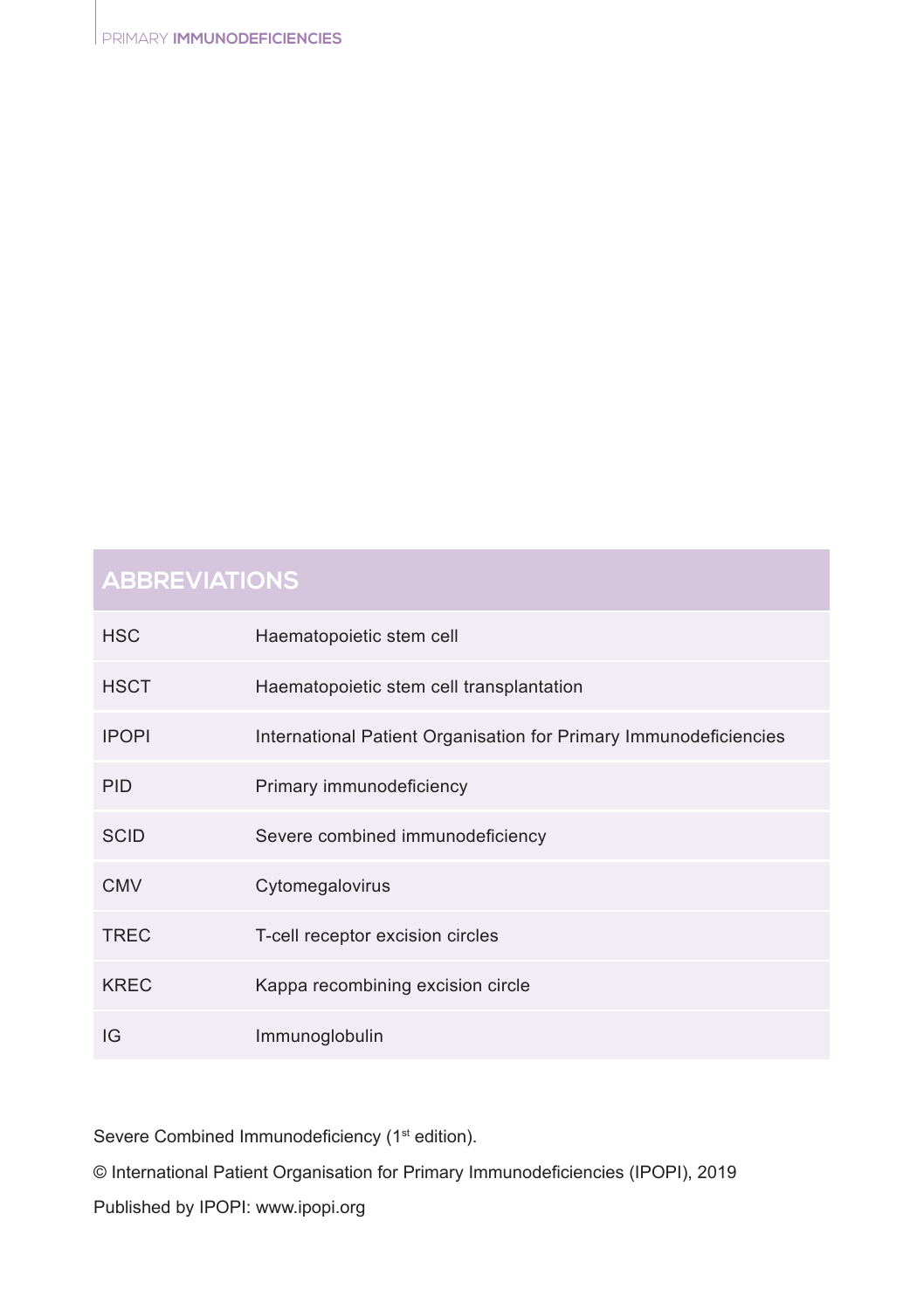# **INTRODUCTION**

**This booklet explains the value of screening newborns for severe combined immunodeficiency (SCID) and how babies diagnosed with SCID should be evaluated and managed.**

Primary immunodeficiencies (PIDs) are rare diseases that occur when components of the immune system are either not present or not functioning normally. The immune system protects the body from infections. People without the protection of a properly functioning immune system are prone to catch infections.

SCIDs are a group of rare, life-threatening inherited disorders that represent a paediatric emergency. These disorders are present at birth and manifest as major abnormalities of the immune system leading to extreme susceptibility to serious infections. Early diagnosis is essential to enable early intervention before infections occur. Potentially curative haematopoietic stem cell transplantation (HSCT, previously known as bone marrow transplantation) given during the first 3 months of life has a 96% success rate. Without a successful HSCT or gene therapy, patients are at constant risk of a fatal infection before 1 year of age.

The following sections explain what SCIDs are, the manifestations of SCIDs, how they are diagnosed and the role of newborn screening in achieving an early diagnosis, and how SCIDs are treated and managed.

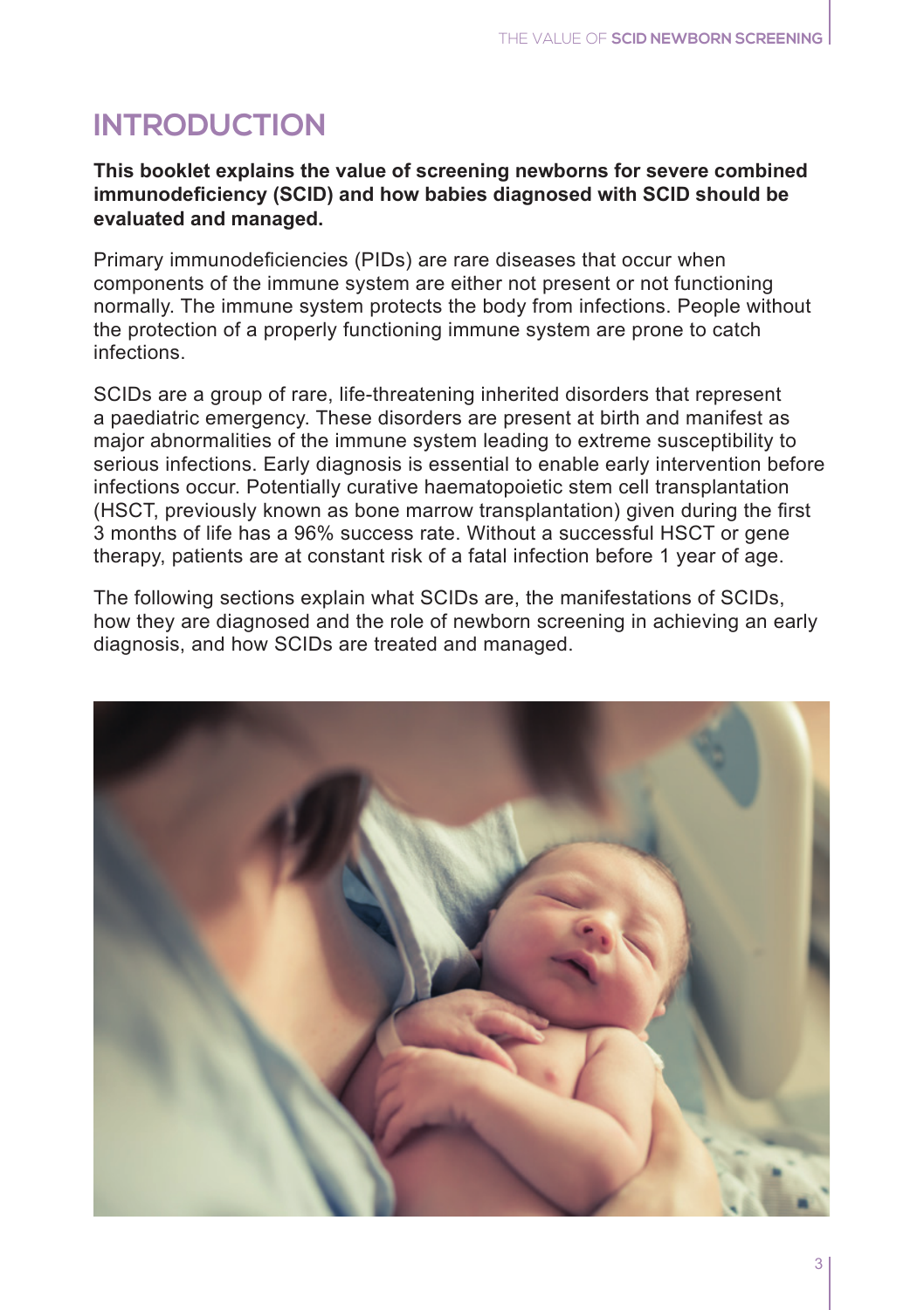## **WHAT IS SCID?**

SCIDs are a group of rare, life-threatening inherited disorders in which there is an absence of autologous T-cells (sometimes associated with absence of B-cells and/or NK-cells) leading to a very profound immunodeficiency. These defects in the immune system lead to extreme susceptibility to serious infections. It is a paediatric diagnostic and therapeutic emergency.

## **HOW IS SCID DIAGNOSED?**

#### **CLINICAL PRESENTATION OF SCID**

An excessive number of infections and/or opportunistic infections are the most common presenting symptoms in infants with SCID. These infections are not the usual type of childhood infections but are more serious, life-threatening infections that include pneumonia, meningitis and bloodstream infections. Persistent diarrhoea resulting in failure to thrive is a common symptom in children with SCID. In children with SCID, the skin may become chronically infected by the same fungus (*Candida* species for instance) that infects the mouth and causes thrush. Infants with SCID may also have a rash that could have been mistakenly diagnosed as eczema.

#### **DIAGNOSIS OF SCID**

In addition to the clinical presentation described above, a family history of SCID may prompt a diagnosis even before a child develops symptoms. One of the easiest ways to diagnose SCID is to count the peripheral (or cord) blood lymphocytes. Infants usually have around 4000 lymphocytes/mm3 of blood in the first year of life, 70% of which are T cells. As infants with SCID do not have T cells, their lymphocyte count can be much lower (on average around 1500 lymphocytes/mm3) in certain types of SCID; however, this is not the case in all types of SCID so it is necessary to perform a lymphocyte subset count (T-cells, B-cells and NK-cells). A low T-cell count should prompt referral to a clinical centre with expertise in managing infants with PID.

Immunoglobulin levels are usually very low in patients with SCID but may be nearly normal in the blood of newborns due to the presence of maternal IgG that are passively transferred through the placenta prior to birth, contrasting with very low to absent IgA and IgM though.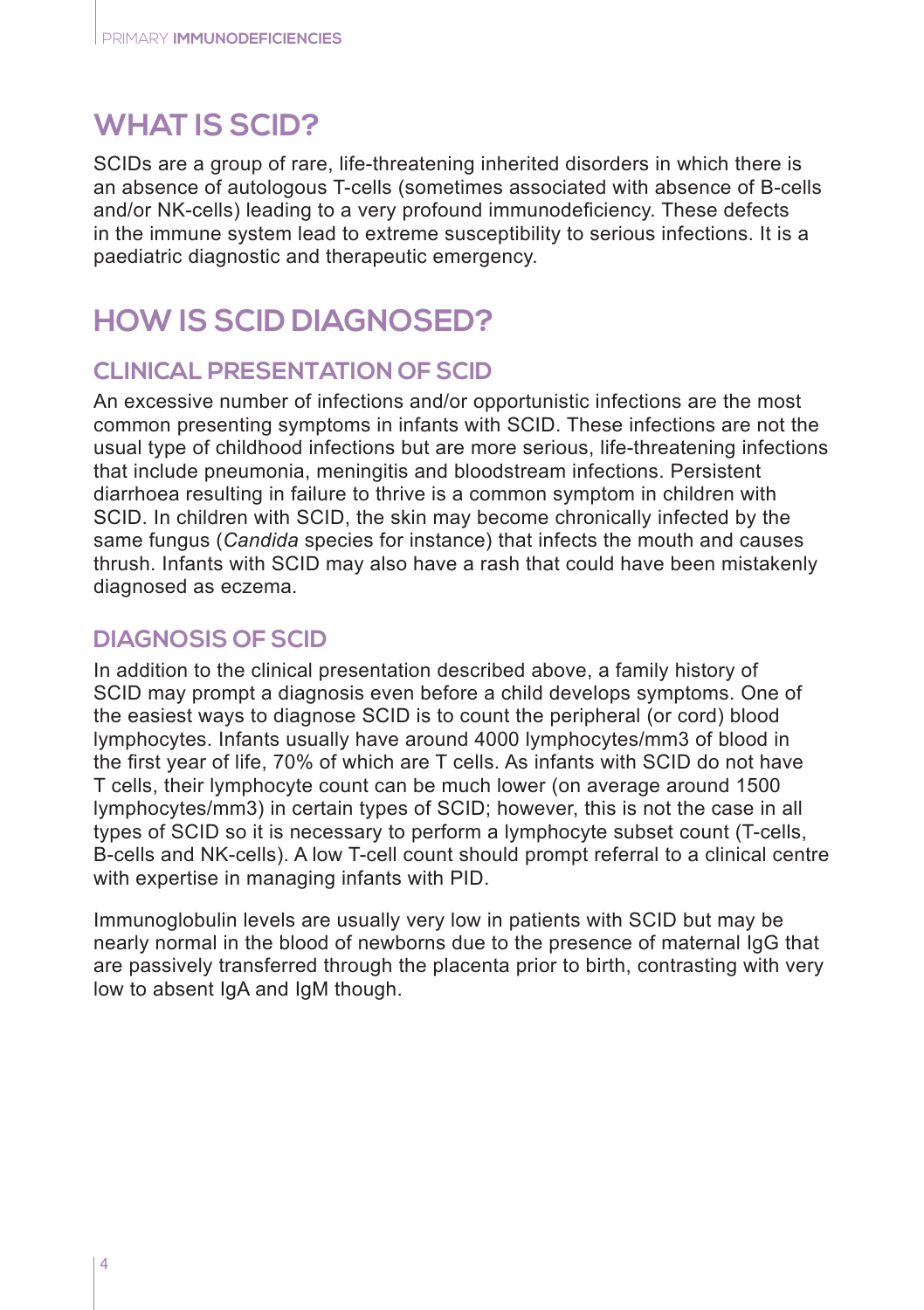## **NEWBORN SCREENING FOR SCID**

SCID is an absolute paediatric emergency. Without early diagnosis and treatment these infants might not survive, succumbing to a serious infection, usually within the first year of life. Children born with SCID are partially protected from infection in the first few weeks of life because of the presence of maternal antibodies in their blood; those that are breastfed will continue to receive some antibodies through breast milk (although it can also lead to cytomegalovirus [CMV] infection). Once these antibodies disappear from the child's system, they become prone to severe, life-threatening infections.

Newborn screening is the only way to universally detect SCID prior to the onset of an infection (in cases without positive family history of SCID). Systematic screening at birth for SCID allows early identification and intervention with curative HSCT (or gene therapy when possible, as this is still an innovative and experimental treatment possible only in some forms of SCID and in some centres).

Infants diagnosed with SCID and who receive curative treatment before 3.5 months of age without any active infection at time of therapy (HSCT and/or gene therapy) might have a greater than 96% chance of survival. A delay in the diagnosis of SCID reduces the success of a curative option and impairs survival or quality of immune reconstitution and quality of life due to sequelae.

Screening for SCID immediately after birth is possible and can be performed on dried blood spot samples that are currently collected in a standardised fashion from all newborn babies almost worldwide. SCID screening test is based on a T-cell receptor excision circles (TREC) measurement assay. Some may also include kappa recombining excision circle (KREC) analyses. These tests also allow identification of infants with severe forms of PID characterised by T- and/or B-cell lymphopenia, which will require proper management in referral centres.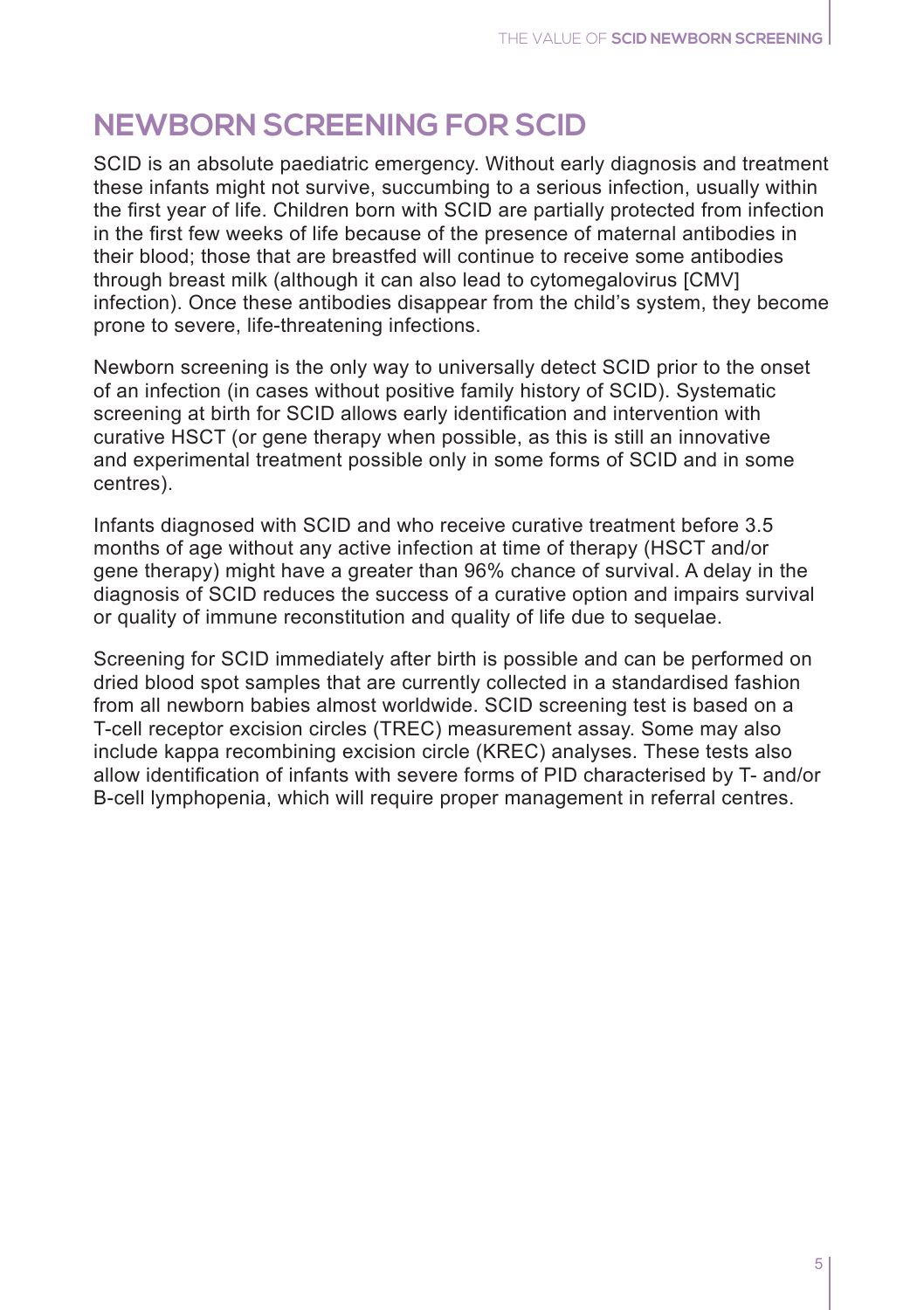## **WHAT TREATMENT IS SUGGESTED FOR SCID?**

#### **HAEMATOPOIETIC STEM CELL TRANSPLANTATION**

HSCT is the main curative therapy for SCID. Haematopoietic stem cells (HSC) from a suitable healthy donor with a good human leucocyte antigen (HLA) match are given to replace the HSC of the recipient that will ultimately produce normal immune cells (i.e. T cells).

The ideal donor for an infant with a PID and requiring HSCT is a perfect HLAtype matched normal sibling (success rate >96% if performed before 3.5 months of life and without any active infection at time of HSCT). Half-matched related donors or cord blood units have also been used with fairly good success. Unlike HSCT for cancer patients, depending on the type of SCID and the type of donor, and also the clinical state of the recipient, pre-transplant chemotherapy might not be necessary as the goal is to correct the immune dysfunction rather than to eradicate cancer cells.

#### **GENE THERAPY**

Gene therapy is used to correct the underlying genetic defect in SCID and other severe PIDs. A licensed gene therapy is now available for SCID-ADA in some world regions. Several clinical trials are ongoing, some with very encouraging results for other conditions such as X-SCID, WAS and X-CGD. In the future, other PIDs are candidates for gene therapy such as LAD, AR-SCID, IL-7 receptor deficiency, SCID Rag-l and Rag-2, SCID Artemis, Omenn Syndrome, hyper-IgM deficiency among potential others.

#### **OTHER THERAPIES**

Infants with SCID are not able to fight off bacterial, viral or fungal infections as effectively as those with fully functioning immune systems. This is the result of the low levels of IgG and IgM as well as the low count or absence of T lymphocytes. Patients need to be placed in a sterile room in a hospital, be put under maintenance anti-infectious therapies including antifungal and antibacterial prophylaxis (usually cotrimoxazole, except for infants aged < 28 days since this molecule has a liver toxicity on immature liver at this very young age) and Ig replacement therapy as a minimal mainstay therapy while waiting for curative treatment. For patients with SCID due to adenosine deaminase (ADA) deficiency, replacement therapy with a modified form of the enzyme has been used with some success but is not a curative approach.

#### **VACCINATIONS AND BLOOD TRANSFUSIONS**

Live vaccines (e.g. BCG, MMR, Rotavirus…) are absolutely contraindicated. Patients with SCID requiring blood or platelet transfusion should always get irradiated (CMV-negative, leukocyte-depleted) products.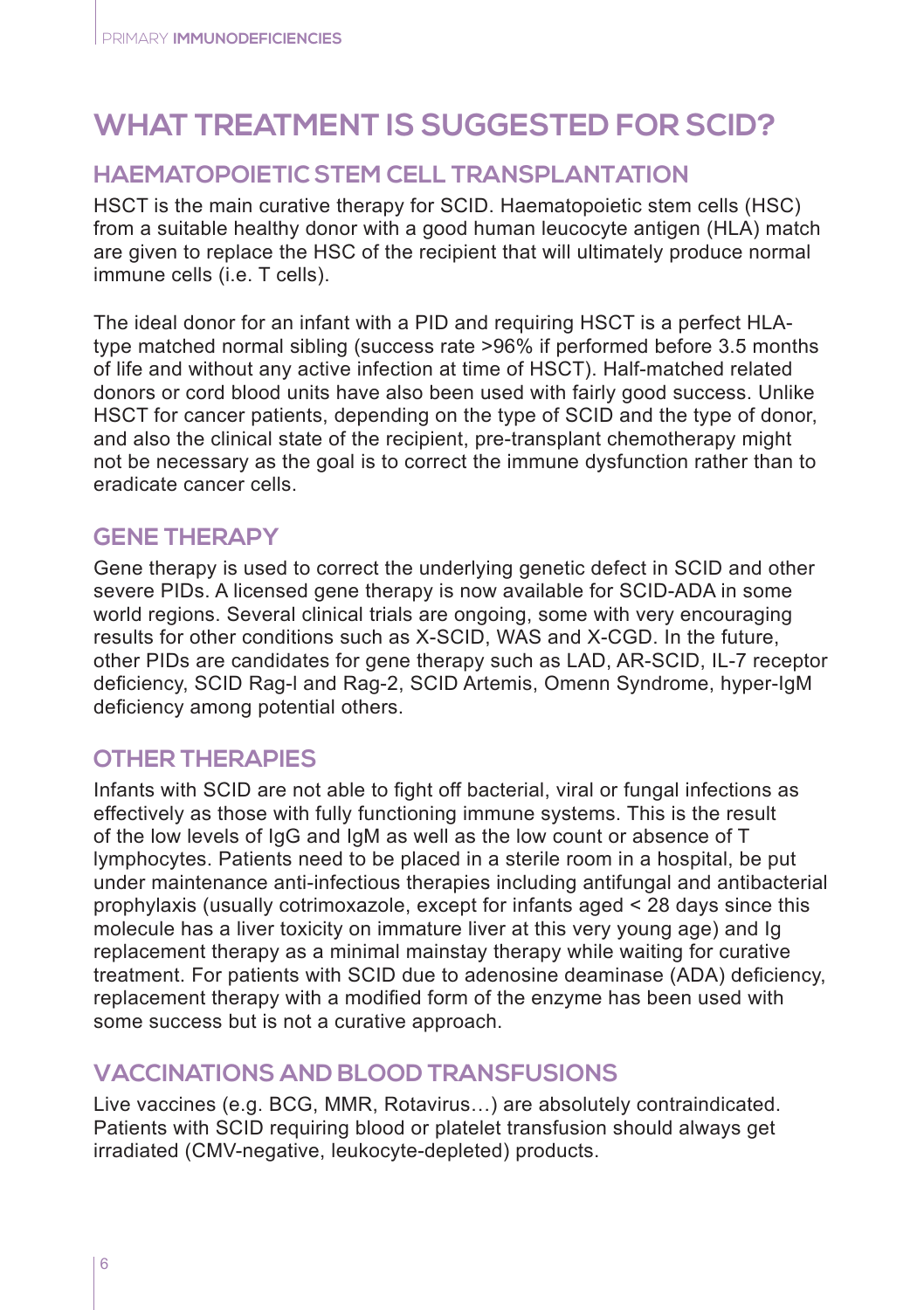# **CARING FOR AN INFANT WITH SCID PRIOR TO CURATIVE TREATMENT**

An infant with a suspected SCID needs to be isolated from children outside the family, especially from young children. Older siblings attending daycare or school can bring home infections that might potentially be life-threatening for the infant with SCID (e.g. chicken pox). An infant with SCID should not be taken to public places and contact with relatives should be limited, especially for those with young children. Home hygiene is essential and although nutrition is important, no special diets have been shown to be helpful. Once SCID has been diagnosed, the patient should be hospitalised and cared for under sterile conditions while waiting for curative treatment.

## **IMPACT OF SCID NBS**

Newborn screening for SCID saves lives. Without early diagnosis and treatment children born with SCID usually do not survive beyond their first year of life. It is well established that active infection and older age at the time of transplantation worsen the chances of survival of affected babies. With curative treatment and cost-effective newborn screening tests available, it is imperative to implement SCID newborn screening in as many countries as possible.